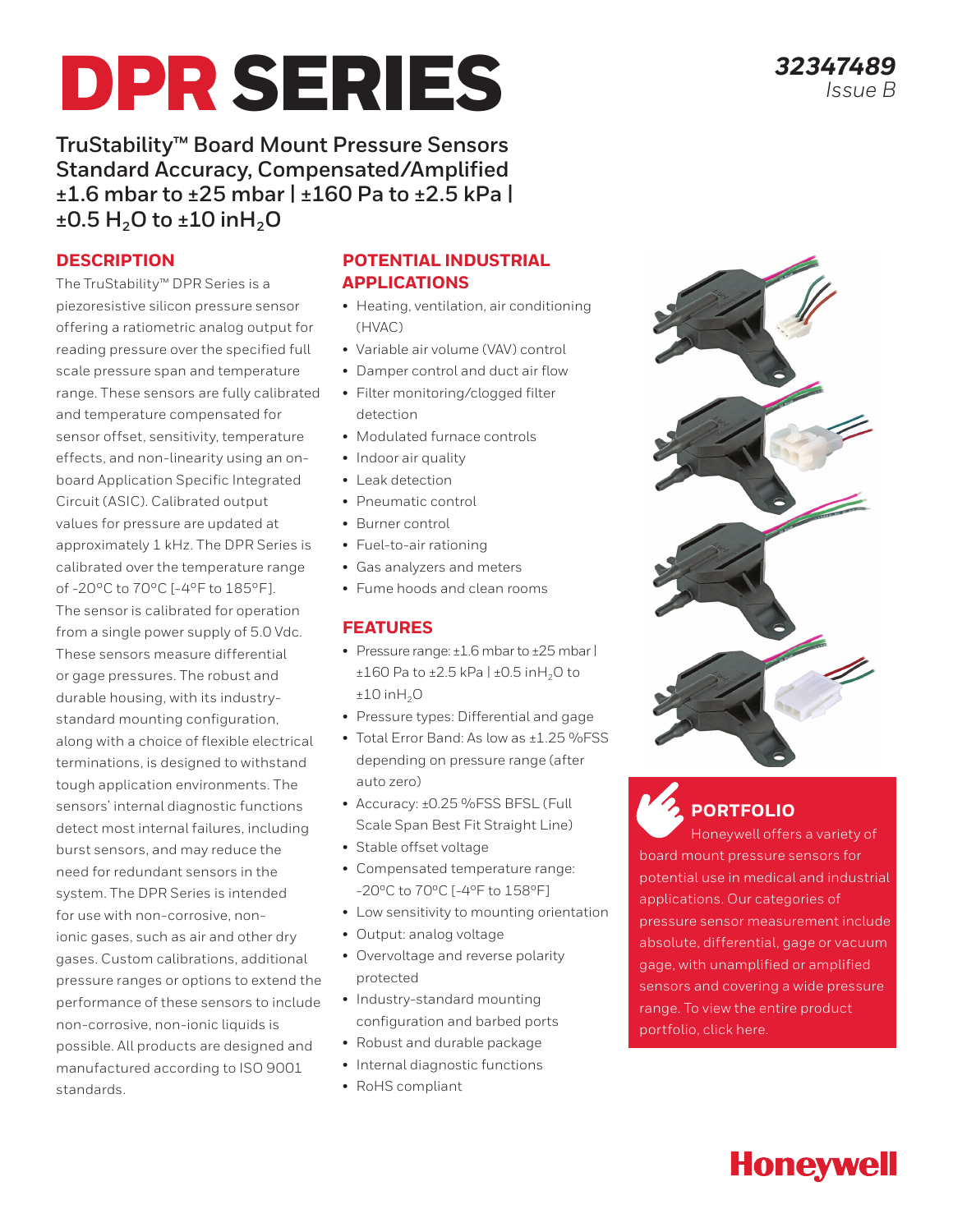| <b>TABLE 1. ABSOLUTE MAXIMUM RATINGS1</b> |        |      |             |  |  |  |  |
|-------------------------------------------|--------|------|-------------|--|--|--|--|
| <b>CHARACTERISTIC</b>                     | MIN.   | MAX. | <b>UNIT</b> |  |  |  |  |
| Supply voltage $(V_{\text{supply}})$      | -50    | 2 O  | Vdc.        |  |  |  |  |
| Voltage on output pin                     | $-0.3$ | 61   | Vdc.        |  |  |  |  |

1Absolute maximum ratings are the extreme limits the device will withstand without damage.

| <b>TABLE 2. ENVIRONMENTAL SPECIFICATIONS</b> |                                   |  |  |  |  |  |
|----------------------------------------------|-----------------------------------|--|--|--|--|--|
| <b>CHARACTERISTIC</b>                        | <b>PARAMETER</b>                  |  |  |  |  |  |
| Humidity                                     | 0 %RH to 95 %RH, non-condensing   |  |  |  |  |  |
| Vibration                                    | 15 g, 10 Hz to 2 kHz              |  |  |  |  |  |
| Shock                                        | 100 g, 6 ms duration              |  |  |  |  |  |
| ESD susceptibility                           | 3 kV min, human body model        |  |  |  |  |  |
| Life <sup>1</sup><br>$\cdots$                | 1 million pressure cycles minimum |  |  |  |  |  |

 $1$  Life may vary depending on the specific application in which the sensor is utilized.

| TABLE 3. WETTED MATERIALS <sup>1</sup>                                                                                                                                                                                            |                                 |                                |  |  |  |  |  |  |
|-----------------------------------------------------------------------------------------------------------------------------------------------------------------------------------------------------------------------------------|---------------------------------|--------------------------------|--|--|--|--|--|--|
| <b>COMPONENT</b>                                                                                                                                                                                                                  | <b>MATERIAL</b>                 |                                |  |  |  |  |  |  |
|                                                                                                                                                                                                                                   | <b>PORT 1 (PRESSURE PORT)</b>   | <b>PORT 2 (REFERENCE PORT)</b> |  |  |  |  |  |  |
| Ports and covers                                                                                                                                                                                                                  | high temperature polyamide      |                                |  |  |  |  |  |  |
| Substrate                                                                                                                                                                                                                         | alumina ceramic                 |                                |  |  |  |  |  |  |
| Adhesives                                                                                                                                                                                                                         | epoxy, silicone                 |                                |  |  |  |  |  |  |
| $O-Ring$                                                                                                                                                                                                                          | silicone rubber                 |                                |  |  |  |  |  |  |
| Electronic components                                                                                                                                                                                                             | ceramic, silicon, glass, solder | silicon, glass, gold           |  |  |  |  |  |  |
| $\alpha$ , it is not a solution of the state of the state of the state of the state of the state of the state of the state of the state of the state of the state of the state of the state of the state of the state of the stat |                                 |                                |  |  |  |  |  |  |

Contact Honeywell Customer Service for detailed material information.

| <b>TABLE 4. SENSOR PRESSURE TYPES</b> |                                                                                                        |  |  |  |  |
|---------------------------------------|--------------------------------------------------------------------------------------------------------|--|--|--|--|
| <b>PRESSURE TYPE</b>                  | <b>DESCRIPTION</b>                                                                                     |  |  |  |  |
| Differential                          | Output is proportional to the difference between the pressures applied to each port (Port 1 - Port 2). |  |  |  |  |
| Gage                                  | Output is proportional to the difference between applied pressure and atmospheric (ambient) pressure.  |  |  |  |  |

#### **FIGURE 1. TEB COMPONENTS FOR TRUSTABILITY**™ **BOARD MOUNT PRESSURE SENSORS**

#### **Sources of Error**



#### **FIGURE 2. TRANSFER FUNCTION LIMITS**

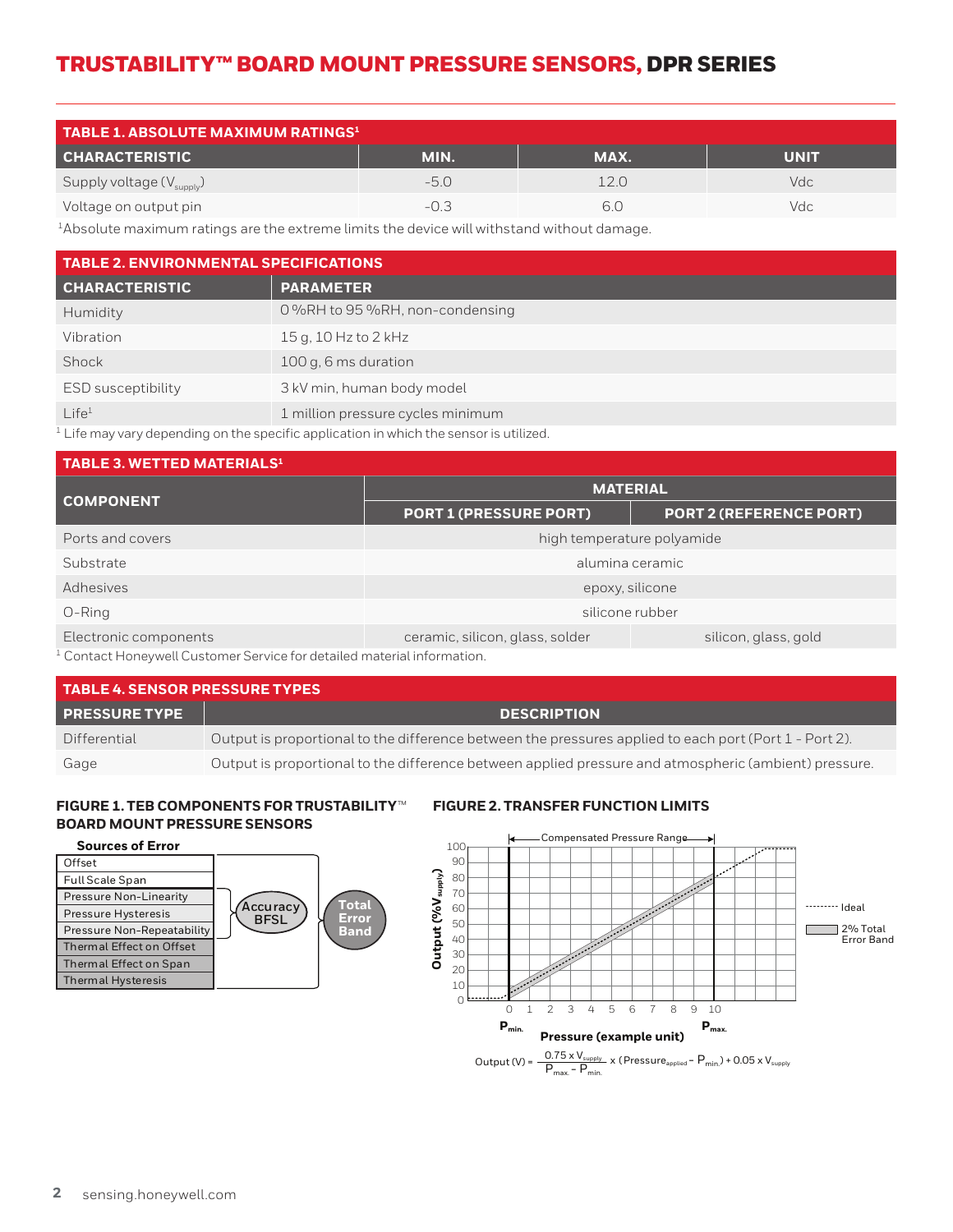| <b>TABLE 5. OPERATING SPECIFICATIONS</b>                                                                                                            |            |              |          |                             |  |  |  |  |
|-----------------------------------------------------------------------------------------------------------------------------------------------------|------------|--------------|----------|-----------------------------|--|--|--|--|
| <b>CHARACTERISTIC</b>                                                                                                                               | MIN.       | TYP.         | MAX.     | <b>UNIT</b>                 |  |  |  |  |
| Supply voltage (V <sub>supply</sub> ) <sup>1</sup>                                                                                                  | 4.75       | 5.0          | 5.25     | Vdc                         |  |  |  |  |
| Minimum operating voltage                                                                                                                           | 3.0        |              |          | Vdc                         |  |  |  |  |
| Supply current                                                                                                                                      |            | 2.7          | 3.5      | mA                          |  |  |  |  |
| Operating temperature range <sup>2</sup>                                                                                                            | $-40[-40]$ |              | 85 [185] | $^{\circ}$ C $[^{\circ}$ F] |  |  |  |  |
| Compensated temperature range <sup>3</sup>                                                                                                          | $-20[-4]$  |              | 70 [158] | $^{\circ}$ C $[^{\circ}$ F] |  |  |  |  |
| Startup time (power up to data ready)                                                                                                               |            |              | 5        | ms                          |  |  |  |  |
| Response time                                                                                                                                       |            | $\perp$      |          | ms                          |  |  |  |  |
| Clipping limits:<br>upper<br>lower                                                                                                                  | 2.5        |              | 97.5     | $0/6V_{\text{supply}}$      |  |  |  |  |
| Accuracy <sup>4</sup>                                                                                                                               |            |              | ±0.25    | %FSS BFSL <sup>6</sup>      |  |  |  |  |
| Output resolution                                                                                                                                   |            | 0.033        |          | %FSS <sup>6</sup>           |  |  |  |  |
| Orientation sensitivity (±1 g) <sup>5</sup> :<br>$\leq$ 40 mbar   4 kPa   20 inH <sub>2</sub> O<br>$\leq$ 2.5 mbar   250 Pa   1 in H <sub>2</sub> O |            | ±0.1<br>±0.2 |          | %FSS <sup>6</sup>           |  |  |  |  |

1Ratiometricity of the sensor (the ability of the device output to scale to the supply voltage) is achieved within the specified operating voltage.

<sup>2</sup>**Operating temperature range:** The temperature range over which the sensor will produce an output proportional to pressure.

<sup>3</sup>**Compensated temperature range:** The temperature range over which the sensor will produce an output proportional to pressure within the specified performance limits.

<sup>4</sup>**Accuracy:** The maximum deviation in output from a Best Fit Straight Line (BFSL) fitted to the output measured over the pressure range. Includes all errors due to pressure non-linearity, pressure hysteresis, and non-repeatability.

<sup>5</sup>**Orientation sensitivity:** The maximum change in offset of the sensor due to a change in position or orientation relative to Earth's gravitational field.

<sup>6</sup> Full Scale Span (FSS): The algebraic difference between the output signal measured at the maximum (Pmax.) and minimum (Pmin.) limits of the pressure range. (See Figure 3 for ranges).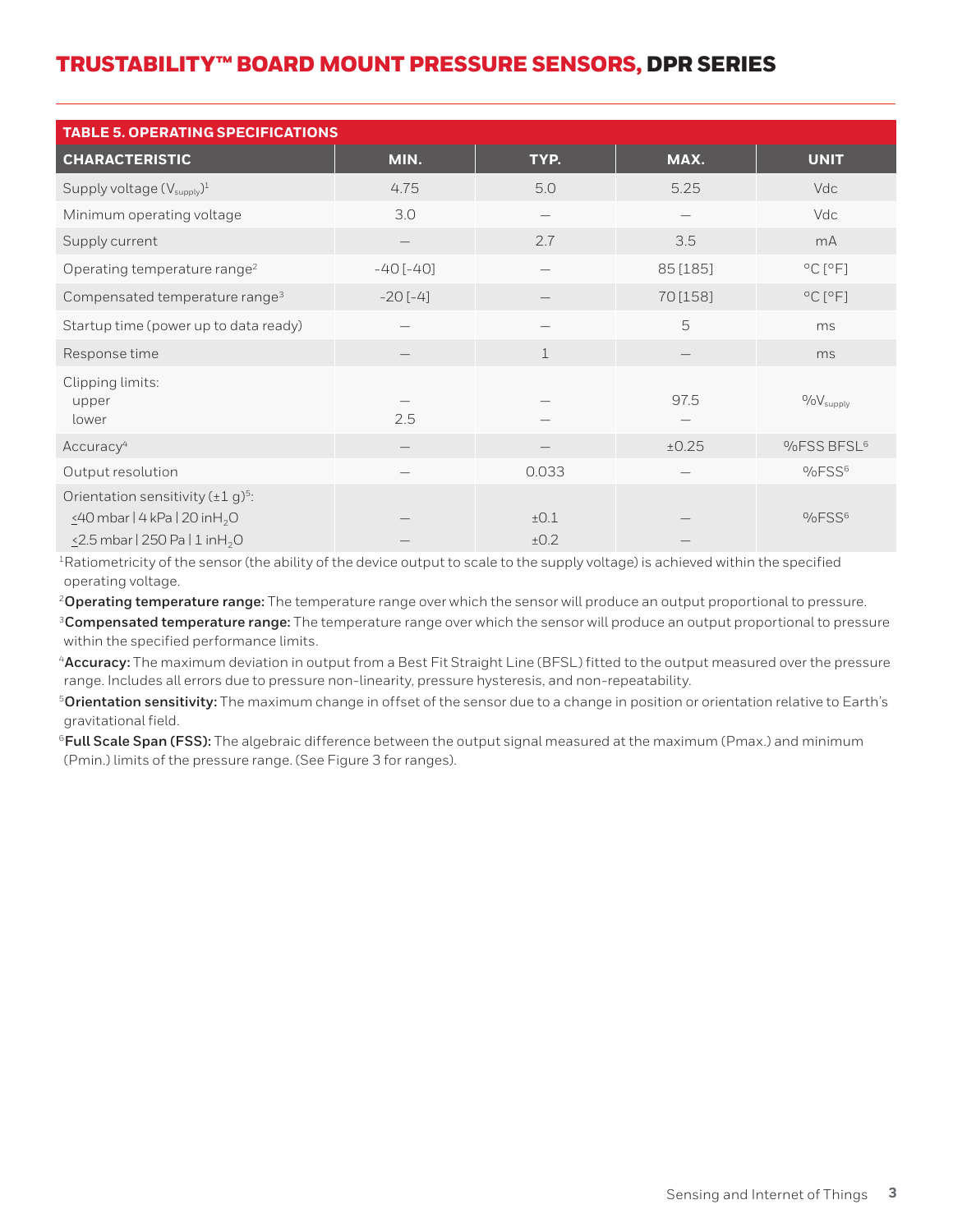| <b>TABLE 6. DPR SERIES AVAILABILITY!</b> |                                                                                                                                                                                                                                                                                   |  |  |  |  |  |
|------------------------------------------|-----------------------------------------------------------------------------------------------------------------------------------------------------------------------------------------------------------------------------------------------------------------------------------|--|--|--|--|--|
| <b>CATALOG LISTING</b>                   | <b>DESCRIPTION</b>                                                                                                                                                                                                                                                                |  |  |  |  |  |
| DPRCAN0005NG0000A5                       | DPR Series, standard accuracy, compensated/amplified, flying leads with 304,8 mm harness<br>length, no gel, 0 inH <sub>2</sub> O to 5 inH <sub>2</sub> O pressure range, analog output, 5% to 80% of V <sub>supply</sub> transfer<br>function, 5.0 Vdc supply voltage             |  |  |  |  |  |
| DPRAAN0005NG0000A5                       | DPR Series, standard accuracy, compensated/amplified, AMP 3-643814-3 connector with<br>304,8 mm harness length, no gel, 0 inH <sub>2</sub> O to 5 inH <sub>2</sub> O pressure range, analog output, 5% to 80%<br>of V <sub>supply</sub> transfer function, 5.0 Vdc supply voltage |  |  |  |  |  |
| DPRCAN0002NG0000A5                       | DPR Series, standard accuracy, compensated/amplified, flying leads with 304,8 mm harness<br>length, no gel, 0 inH <sub>2</sub> O to 2 inH <sub>2</sub> O pressure range, analog output, 5% to 80% of V <sub>supply</sub> transfer<br>function, 5.0 Vdc supply voltage             |  |  |  |  |  |
| DPRABN0005NG0000A5                       | DPR Series, standard accuracy, compensated/amplified, AMP 3-643814-3 connector with<br>50,8 mm harness length, no gel, 0 inH <sub>2</sub> O to 5 inH <sub>2</sub> O pressure range, analog output, 5% to 80%<br>of V <sub>supply</sub> transfer function, 5.0 Vdc supply voltage  |  |  |  |  |  |
| DPRCANO010NG0000A5                       | DPR Series, standard accuracy, compensated/amplified, flying leads with 304,8 mm harness<br>length, no gel, 0 inH <sub>2</sub> O to 10 inH <sub>2</sub> O pressure range, analog output, 5% to 80% of $V_{\text{subolv}}$ transfer<br>function, 5.0 Vdc supply voltage            |  |  |  |  |  |

<sup>1</sup>These catalog listings are high volume and may be shipped quickly. Other configurations per Figure 3 are possible; however, minimum order quantity thresholds and NRE may apply. Please consult the factory.

#### **FIGURE 3. NOMENCLATURE AND ORDER GUIDE**

For example, DPRCAN0002NG0000A5 defines a DPR Series, Standard Accuracy, Compensated/Amplified, flying leads, 304,8 mm harness length, no gel, 0 inH<sub>2</sub>O to 2 inH<sub>2</sub>O pressure range, analog output type, 5% to 80% of V<sub>supply</sub> transfer function, 5.0 Vdc supply voltage.

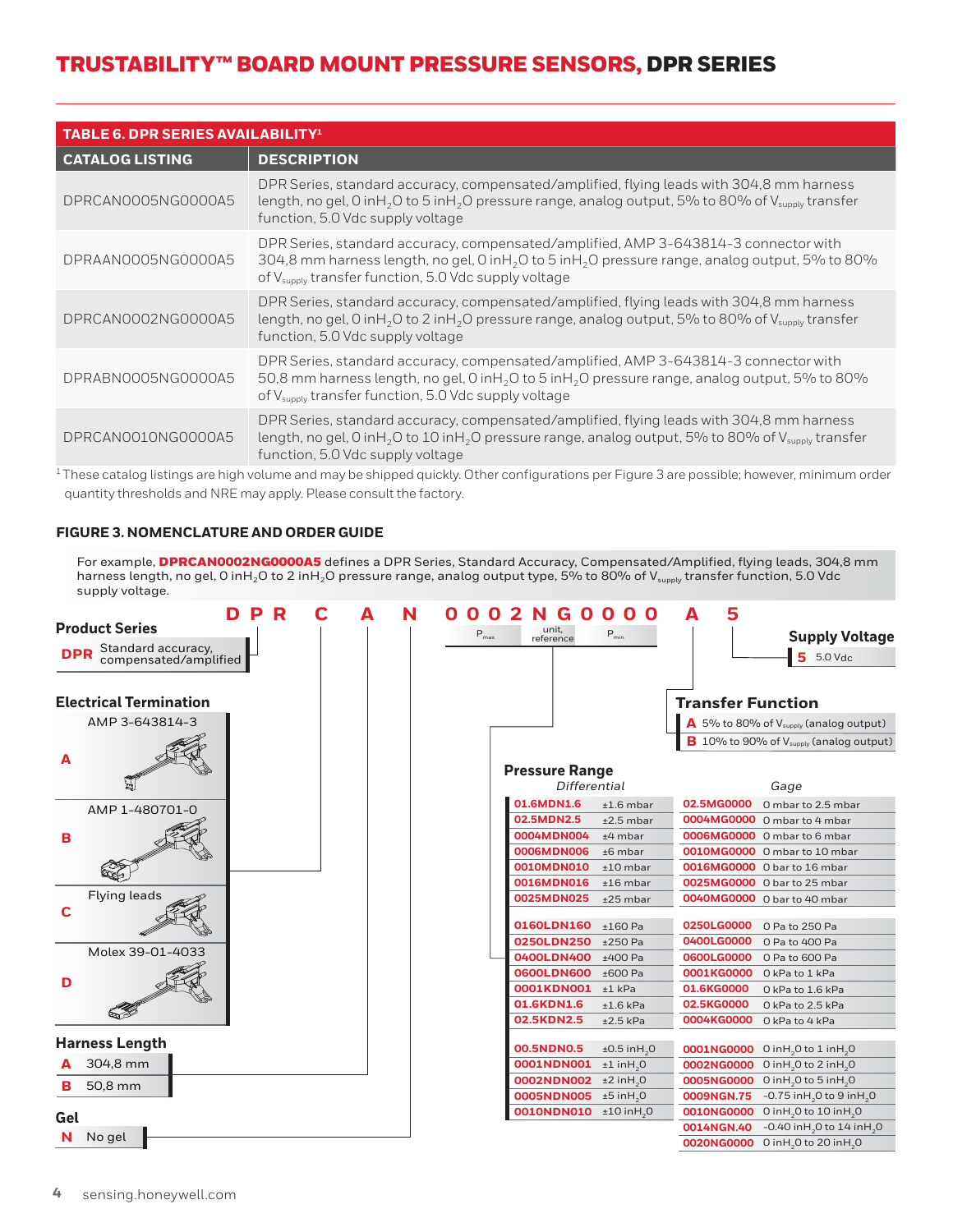| TABLE 7. PRESSURE RANGE SPECIFICATIONS FOR ±1.6 MBAR TO ±25 MBAR DIFFERENTIAL AND 0 MBAR TO 2.5 BAR TO<br><b>O MBAR TO 40 MBAR GAGE.</b> |          |                                          |             |                                                |                                            |                                  |                                                             |                                                                                   |                                                                                                     |                                                                                            |
|------------------------------------------------------------------------------------------------------------------------------------------|----------|------------------------------------------|-------------|------------------------------------------------|--------------------------------------------|----------------------------------|-------------------------------------------------------------|-----------------------------------------------------------------------------------|-----------------------------------------------------------------------------------------------------|--------------------------------------------------------------------------------------------|
| <b>PRESSURE</b><br><b>RANGE</b><br>(SEE<br><b>FIGURE 3.)</b>                                                                             | Pmin.    | <b>PRESSURE</b><br><b>RANGE</b><br>Pmax. | <b>UNIT</b> | <b>WORKING</b><br><b>PRESSURE</b> <sup>1</sup> | <b>OVER</b><br><b>PRESSURE<sup>2</sup></b> | <b>BURST</b><br><b>PRESSURE3</b> | <b>COMMON</b><br><b>MODE</b><br><b>PRESSURE<sup>4</sup></b> | <b>TOTAL</b><br><b>ERROR</b><br><b>BAND</b><br>$(% ^{\ast }%$ (%FSS) <sup>5</sup> | <b>TOTAL</b><br><b>ERROR</b><br><b>BAND AFTER</b><br><b>AUTO-ZERO</b> <sup>6</sup><br>$(%$ $(*FSS)$ | <b>LONG-TERM</b><br><b>STABILITY.</b><br><b>1000 HR</b><br>$25^{\circ}$ C<br>$(%$ $(*FSS)$ |
| <b>Differential</b>                                                                                                                      |          |                                          |             |                                                |                                            |                                  |                                                             |                                                                                   |                                                                                                     |                                                                                            |
| 01.6MDN1.6                                                                                                                               | $-1.6$   | 1.6                                      | mbar        | 335                                            | 675                                        | 1000                             | 3450                                                        | ±3.5%                                                                             | ±2.5%                                                                                               | ±0.5%                                                                                      |
| 02.5MDN2.5                                                                                                                               | $-2.5$   | 2.5                                      | mbar        | 335                                            | 675                                        | 1000                             | 3450                                                        | ±3%                                                                               | ±1.5%                                                                                               | ±0.35%                                                                                     |
| 0004MDN004                                                                                                                               | $-4$     | 4                                        | mbar        | 335                                            | 675                                        | 1000                             | 3450                                                        | ±2.5%                                                                             | ±1.25%                                                                                              | ±0.35%                                                                                     |
| 0006MDN006                                                                                                                               | $-6$     | 6                                        | mbar        | 335                                            | 675                                        | 1000                             | 3450                                                        | $\pm 2\%$                                                                         | ±1.25%                                                                                              | ±0.35%                                                                                     |
| 0010MDN010                                                                                                                               | $-10$    | 10                                       | mbar        | 375                                            | 750                                        | 1250                             | 5450                                                        | ±2%                                                                               | ±1.25%                                                                                              | ±0.25%                                                                                     |
| 0016MDN016                                                                                                                               | $-16$    | 16                                       | mbar        | 375                                            | 750                                        | 1250                             | 5450                                                        | $\pm 2\%$                                                                         | ±1.25%                                                                                              | ±0.25%                                                                                     |
| 0025MDN025                                                                                                                               | $-25$    | 25                                       | mbar        | 435                                            | 850                                        | 1350                             | 10450                                                       | ±2%                                                                               | ±1.25%                                                                                              | ±0.25%                                                                                     |
|                                                                                                                                          |          |                                          |             |                                                |                                            | Gage                             |                                                             |                                                                                   |                                                                                                     |                                                                                            |
| 02.5MG0000                                                                                                                               | $\Omega$ | 2.5                                      | mbar        | 335                                            | 675                                        | 1000                             | 3450                                                        | $+4%$                                                                             | $\pm 3\%$                                                                                           | ±0.5%                                                                                      |
| 0004MG0000                                                                                                                               | $\circ$  | 4                                        | mbar        | 335                                            | 675                                        | 1000                             | 3450                                                        | $\pm 3\%$                                                                         | ±1.5%                                                                                               | ±0.5%                                                                                      |
| 0006MG0000                                                                                                                               | $\Omega$ | 6                                        | mbar        | 335                                            | 675                                        | 1000                             | 3450                                                        | $\pm 3\%$                                                                         | ±1.5%                                                                                               | ±0.35%                                                                                     |
| 0010MG0000                                                                                                                               | $\circ$  | 10                                       | mbar        | 335                                            | 675                                        | 1000                             | 3450                                                        | $\pm 2\%$                                                                         | ±1.25%                                                                                              | ±0.35%                                                                                     |
| 0016MG0000                                                                                                                               | $\Omega$ | 16                                       | mbar        | 335                                            | 675                                        | 1000                             | 3450                                                        | $+2%$                                                                             | $+1.25%$                                                                                            | ±0.25%                                                                                     |
| 0025MG0000                                                                                                                               | $\circ$  | 25                                       | mbar        | 375                                            | 750                                        | 1250                             | 5450                                                        | $\pm 2\%$                                                                         | ±1.25%                                                                                              | ±0.25%                                                                                     |
| 0040MG0000                                                                                                                               | $\circ$  | 40                                       | mbar        | 375                                            | 750                                        | 1250                             | 5450                                                        | ±2%                                                                               | ±1.25%                                                                                              | ±0.25%                                                                                     |

<sup>1</sup>**Working Pressure:** The maximum pressure that may be applied to any port of the sensor in continuous use. This pressure may be outside the operating pressure range limits (Pmin. to Pmax.) in which case the sensor may not provide a valid output until pressure is returned to within the operating pressure range. Tested to 1 million cycles, minimum.

- <sup>2</sup>**Overpressure:** The maximum pressure which may safely be applied to the product for it to remain in specification once pressure is returned to the operating pressure range. Exposure to higher pressures may cause permanent damage to the product. Unless otherwise specified, this applies to all available pressure ports at any temperature within the operating temperature range
- <sup>3</sup>**Burst pressure:** The maximum pressure that may be applied to any port of the product without causing escape of pressure media. Product should not be expected to function after exposure to any pressure beyond the burst pressure.
- <sup>4</sup>**Common mode pressure:** The maximum pressure that can be applied simultaneously to both ports of a differential pressure sensor without causing changes in specified performance.
- <sup>5</sup>**Total Error Band:** The maximum deviation from the ideal transfer function over the entire compensated temperature and pressure range. Includes all errors due to offset, full scale span, pressure non-linearity, pressure hysteresis, repeatability, thermal effect on offset, thermal effect on span, and thermal hysteresis (see Figure 1).
- <sup>6</sup>**Total Error Band after Auto-Zero:** The maximum deviation from the ideal transfer function over the entire compensated pressure range at a constant temperature and supply voltage for a minimum of 24 hours after an auto-zero operation. Includes all errors due to full scale span, pressure non-linearity, pressure hysteresis, and thermal effect on span.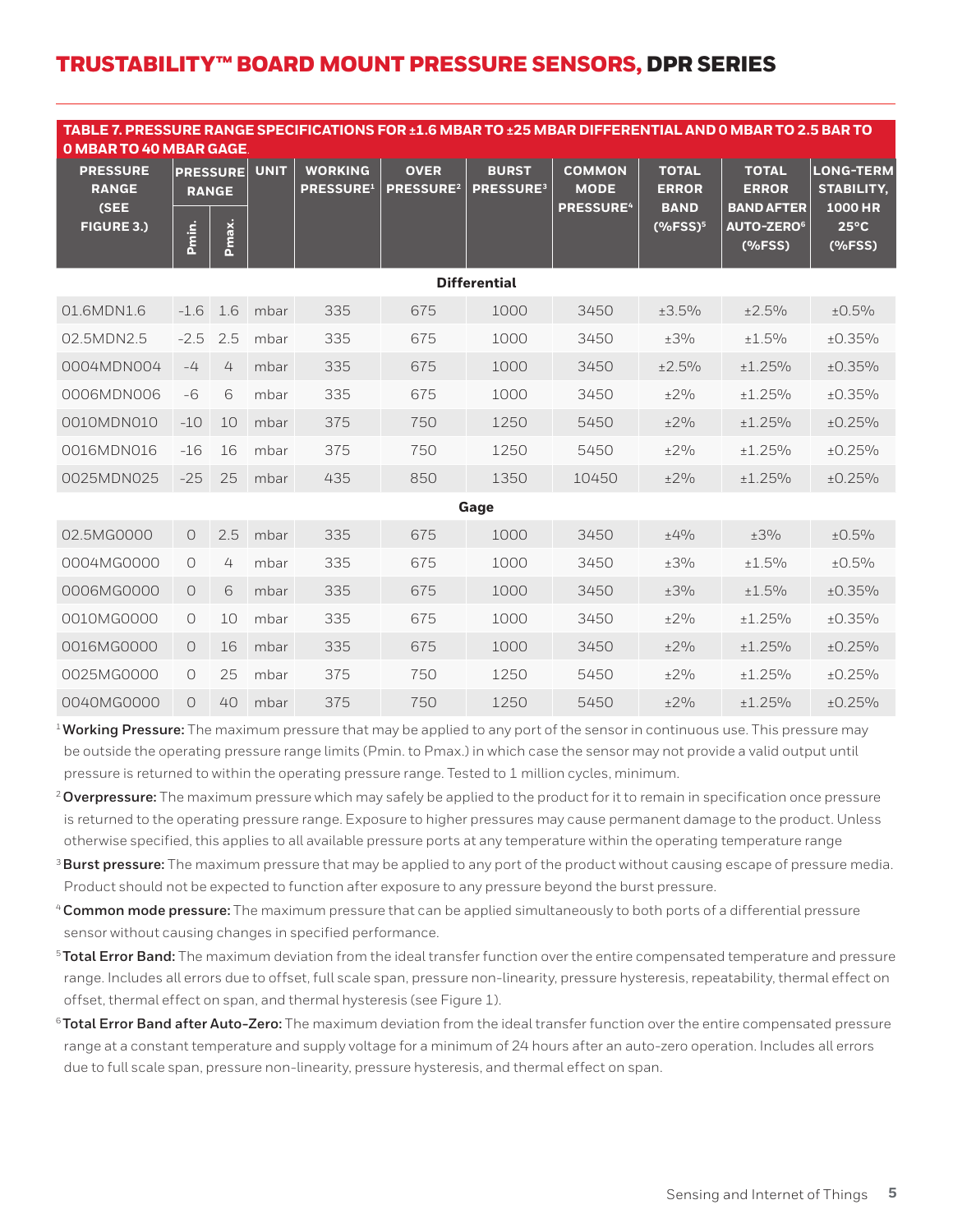| TABLE 8. PRESSURE RANGE SPECIFICATIONS FOR ±160 PA TO ±2.5 KPA DIFFERENTIAL AND 0 PA TO 250 PA TO<br><b>O PA TO 4 KPA GAGE</b> |              |                                          |             |                                                |                                            |                                  |                                                             |                                                                    |                                                                                                  |                                                                                          |
|--------------------------------------------------------------------------------------------------------------------------------|--------------|------------------------------------------|-------------|------------------------------------------------|--------------------------------------------|----------------------------------|-------------------------------------------------------------|--------------------------------------------------------------------|--------------------------------------------------------------------------------------------------|------------------------------------------------------------------------------------------|
| <b>PRESSURE</b><br><b>RANGE</b><br>(SEE<br><b>FIGURE 3.)</b>                                                                   | PMIN.        | <b>PRESSURE</b><br><b>RANGE</b><br>PMAX. | <b>UNIT</b> | <b>WORKING</b><br><b>PRESSURE</b> <sup>1</sup> | <b>OVER</b><br><b>PRESSURE<sup>2</sup></b> | <b>BURST</b><br><b>PRESSURE3</b> | <b>COMMON</b><br><b>MODE</b><br><b>PRESSURE<sup>4</sup></b> | <b>TOTAL</b><br><b>ERROR</b><br><b>BAND</b><br>(%FSS) <sup>5</sup> | <b>TOTAL</b><br><b>ERROR</b><br><b>BAND AFTER</b><br><b>AUTO-ZERO<sup>6</sup></b><br>$(%$ (%FSS) | <b>LONG-TERM</b><br><b>STABILITY.</b><br><b>1000 HR</b><br>$25^{\circ}$ C<br>$(%$ (%FSS) |
| <b>Differential</b>                                                                                                            |              |                                          |             |                                                |                                            |                                  |                                                             |                                                                    |                                                                                                  |                                                                                          |
| 0160LDN160                                                                                                                     | $-160$ 160   |                                          | Pa          | 33500                                          | 67500                                      | 100000                           | 345000                                                      | ±3.5%                                                              | ±2.5%                                                                                            | ±0.5%                                                                                    |
| 0250LDN250                                                                                                                     | $-250$ 250   |                                          | Pa          | 33500                                          | 67500                                      | 100000                           | 345000                                                      | $\pm 3\%$                                                          | ±1.5%                                                                                            | ±0.35%                                                                                   |
| 0400LDN400                                                                                                                     | $-400$ $400$ |                                          | Pa          | 33500                                          | 67500                                      | 100000                           | 345000                                                      | ±2.5%                                                              | ±1.25%                                                                                           | ±0.35%                                                                                   |
| 0600LDN600                                                                                                                     | $-600600$    |                                          | Pa          | 33500                                          | 67500                                      | 100000                           | 34500                                                       | $\pm 2\%$                                                          | $+1.25%$                                                                                         | ±0.35%                                                                                   |
| 0001KDN001                                                                                                                     | $-1$         | $\mathbf{1}$                             | kPa         | 37.5                                           | 75                                         | 125                              | 545                                                         | ±2%                                                                | ±1.25%                                                                                           | ±0.25%                                                                                   |
| 01.6KDN1.6                                                                                                                     | $-1.6$       | 1.6                                      | kPa         | 37.5                                           | 75                                         | 125                              | 545                                                         | ±2%                                                                | ±1.25%                                                                                           | ±0.25%                                                                                   |
| 02.5KDN2.5                                                                                                                     | $-2.5$       | 2.5                                      | kPa         | 43.5                                           | 85                                         | 135                              | 1045                                                        | ±2%                                                                | ±1.25%                                                                                           | ±0.25%                                                                                   |
|                                                                                                                                |              |                                          |             |                                                |                                            | Gage                             |                                                             |                                                                    |                                                                                                  |                                                                                          |
| 0250LG0000                                                                                                                     | $\circ$      | 250                                      | Pa          | 33500                                          | 67500                                      | 100000                           | 345000                                                      | ±4%                                                                | $\pm 3\%$                                                                                        | ±0.5%                                                                                    |
| 0400LG0000                                                                                                                     | $\circ$      | 400                                      | Pa          | 33500                                          | 67500                                      | 100000                           | 345000                                                      | ±3%                                                                | ±1.5%                                                                                            | ±0.5%                                                                                    |
| 0600LG0000                                                                                                                     | $\circ$      | 600                                      | Pa          | 33500                                          | 67500                                      | 100000                           | 345000                                                      | ±3%                                                                | ±1.5%                                                                                            | ±0.35%                                                                                   |
| 0001KG0000                                                                                                                     | $\circ$      | 1                                        | kPa         | 33.5                                           | 67.5                                       | 100                              | 345                                                         | ±2%                                                                | ±1.25%                                                                                           | ±0.35%                                                                                   |
| 01.6KG0000                                                                                                                     | $\Omega$     | 1.6                                      | kPa         | 33.5                                           | 67.5                                       | 100                              | 345                                                         | ±2%                                                                | ±1.25%                                                                                           | ±0.25%                                                                                   |
| 02.5KG0000                                                                                                                     | $\circ$      | 2.5                                      | kPa         | 37.5                                           | 75                                         | 125                              | 545                                                         | $\pm 2\%$                                                          | ±1.25%                                                                                           | ±0.25%                                                                                   |
| 0004KG0000                                                                                                                     | $\Omega$     | 4                                        | kPa         | 37.5                                           | 75                                         | 125                              | 545                                                         | ±2%                                                                | ±1.25%                                                                                           | ±0.25%                                                                                   |

<sup>1</sup>**Working Pressure:** The maximum pressure that may be applied to any port of the sensor in continuous use. This pressure may be outside the operating pressure range limits (Pmin. to Pmax.) in which case the sensor may not provide a valid output until pressure is returned to within the operating pressure range. Tested to 1 million cycles, minimum.

- <sup>2</sup>**Overpressure:** The maximum pressure which may safely be applied to the product for it to remain in specification once pressure is returned to the operating pressure range. Exposure to higher pressures may cause permanent damage to the product. Unless otherwise specified, this applies to all available pressure ports at any temperature within the operating temperature range
- <sup>3</sup>**Burst pressure:** The maximum pressure that may be applied to any port of the product without causing escape of pressure media. Product should not be expected to function after exposure to any pressure beyond the burst pressure.
- <sup>4</sup>**Common mode pressure:** The maximum pressure that can be applied simultaneously to both ports of a differential pressure sensor without causing changes in specified performance.
- <sup>5</sup>**Total Error Band:** The maximum deviation from the ideal transfer function over the entire compensated temperature and pressure range. Includes all errors due to offset, full scale span, pressure non-linearity, pressure hysteresis, repeatability, thermal effect on offset, thermal effect on span, and thermal hysteresis (see Figure 1).
- <sup>6</sup>**Total Error Band after Auto-Zero:** The maximum deviation from the ideal transfer function over the entire compensated pressure range at a constant temperature and supply voltage for a minimum of 24 hours after an auto-zero operation. Includes all errors due to full scale span, pressure non-linearity, pressure hysteresis, and thermal effect on span.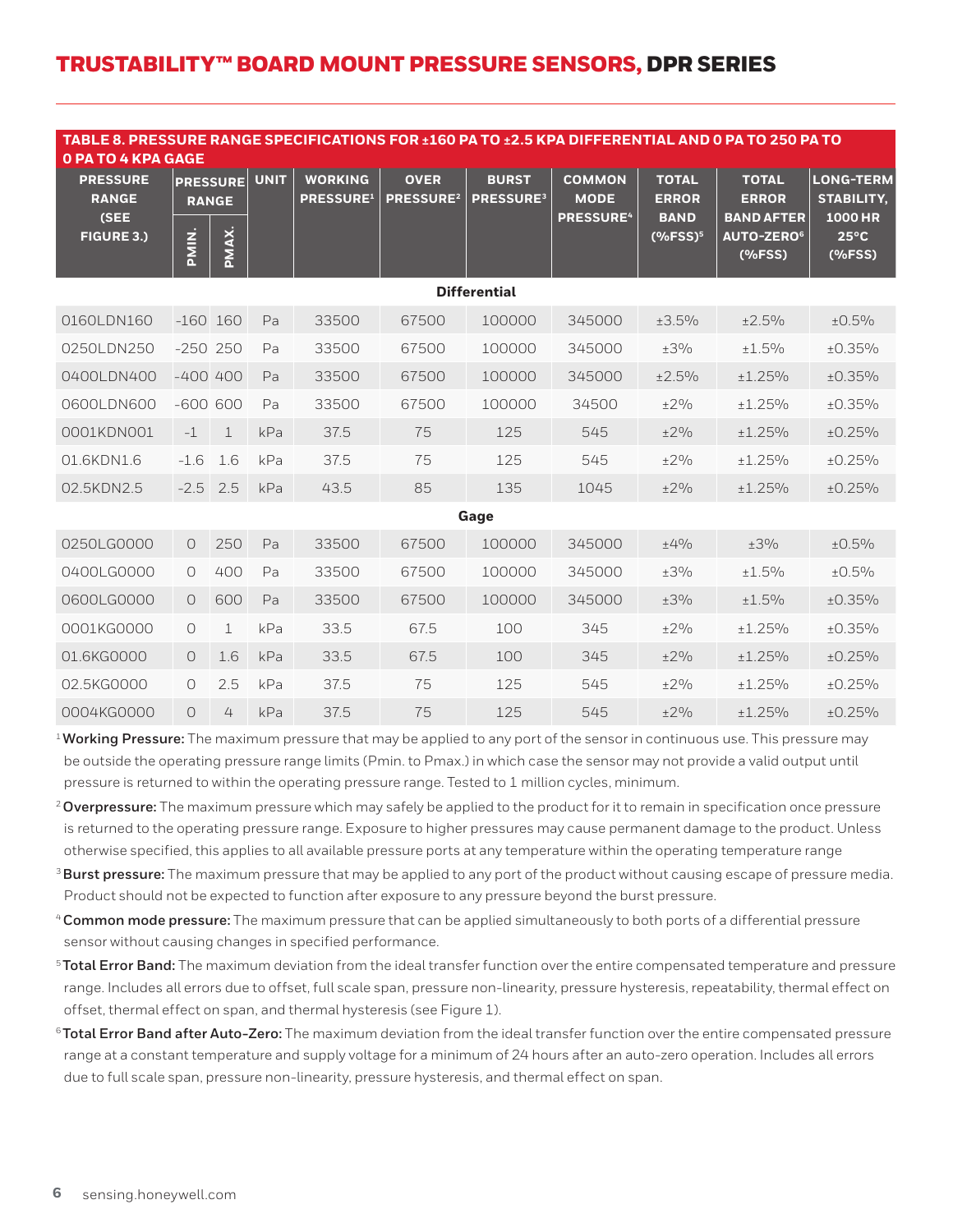| TABLE 9. PRESSURE RANGE SPECIFICATIONS FOR ±0.5 INH <sub>2</sub> O TO ±10 INH <sub>2</sub> O DIFFERENTIAL AND 0 ±0 INH <sub>2</sub> O TO<br>20 INH <sub>2</sub> O GAGE |                                          |                |                     |                                    |                                            |                                  |                                                             |                                                                    |                                                                                                |                                                                                     |
|------------------------------------------------------------------------------------------------------------------------------------------------------------------------|------------------------------------------|----------------|---------------------|------------------------------------|--------------------------------------------|----------------------------------|-------------------------------------------------------------|--------------------------------------------------------------------|------------------------------------------------------------------------------------------------|-------------------------------------------------------------------------------------|
| <b>PRESSURE</b><br><b>RANGE</b><br>(SEE<br><b>FIGURE 3.)</b>                                                                                                           | <b>PRESSURE</b><br><b>RANGE</b><br>PMIN. | PMAX.          | <b>UNIT</b>         | <b>WORKING</b><br><b>PRESSURE1</b> | <b>OVER</b><br><b>PRESSURE<sup>2</sup></b> | <b>BURST</b><br><b>PRESSURE3</b> | <b>COMMON</b><br><b>MODE</b><br><b>PRESSURE<sup>4</sup></b> | <b>TOTAL</b><br><b>ERROR</b><br><b>BAND</b><br>(%FSS) <sup>5</sup> | <b>TOTAL</b><br><b>ERROR</b><br><b>BAND AFTER</b><br><b>AUTO-ZERO<sup>6</sup></b><br>$(%$ $(*$ | <b>LONG-TERM</b><br><b>STABILITY,</b><br><b>1000 HR</b><br>$25^{\circ}$ C<br>(%FSS) |
| <b>Differential</b>                                                                                                                                                    |                                          |                |                     |                                    |                                            |                                  |                                                             |                                                                    |                                                                                                |                                                                                     |
| 00.5NDN0.5                                                                                                                                                             | $-0.5$                                   | 0.5            | in H <sub>2</sub> O | 135                                | 270                                        | 415                              | 1400                                                        | ±4%                                                                | ±3%                                                                                            | ±0.5%                                                                               |
| 0001NDN001                                                                                                                                                             | $-1$                                     | $\mathbf 1$    | in H <sub>2</sub> O | 135                                | 270                                        | 415                              | 1400                                                        | $\pm 3\%$                                                          | ±1.5%                                                                                          | ±0.35%                                                                              |
| 0002NDN002                                                                                                                                                             | $-2$                                     | $\mathfrak{D}$ | in H <sub>2</sub> O | 135                                | 270                                        | 415                              | 1400                                                        | ±2%                                                                | ±1.25%                                                                                         | ±0.35%                                                                              |
| 0005NDN005                                                                                                                                                             | $-5$                                     | 5              | in H <sub>2</sub> O | 150                                | 300                                        | 500                              | 2200                                                        | $\pm 2\%$                                                          | ±1.25%                                                                                         | ±0.25%                                                                              |
| 0010NDN010                                                                                                                                                             | $-10$                                    | 10             | in H <sub>2</sub> O | 175                                | 350                                        | 500                              | 4200                                                        | ±2%                                                                | ±1.25%                                                                                         | ±0.25%                                                                              |
|                                                                                                                                                                        |                                          |                |                     |                                    |                                            | Gage                             |                                                             |                                                                    |                                                                                                |                                                                                     |
| 0001NG0000                                                                                                                                                             | $\bigcirc$                               | $\mathbf 1$    | inH <sub>2</sub> O  | 135                                | 270                                        | 415                              | 1400                                                        | $\pm 4\%$                                                          | ±3%                                                                                            | ±0.5%                                                                               |
| 0002NG0000                                                                                                                                                             | $\bigcirc$                               | 2              | in H <sub>2</sub> O | 135                                | 270                                        | 415                              | 1400                                                        | ±3%                                                                | ±1.5%                                                                                          | ±0.35%                                                                              |
| 0005NG0000                                                                                                                                                             | $\bigcirc$                               | 5              | in H <sub>2</sub> O | 135                                | 270                                        | 415                              | 1400                                                        | $\pm 2\%$                                                          | ±1.25%                                                                                         | ±0.25%                                                                              |
| 0009NGN.75                                                                                                                                                             | $-0.75$                                  | $\Theta$       | in H <sub>2</sub> O | 135                                | 270                                        | 415                              | 1400                                                        | $\pm 2\%$                                                          | ±1.25%                                                                                         | ±0.25%                                                                              |
| 0010NG0000                                                                                                                                                             | $\overline{O}$                           | 10             | in H <sub>2</sub> O | 150                                | 300                                        | 500                              | 2200                                                        | ±2%                                                                | ±1.25%                                                                                         | ±0.25%                                                                              |
| 0014NGN.40                                                                                                                                                             | $-0.40$                                  | 14             | in H <sub>2</sub> O | 150                                | 300                                        | 500                              | 2200                                                        | ±2%                                                                | ±1.25%                                                                                         | ±0.25%                                                                              |
| 0020NG0000                                                                                                                                                             | 0                                        | 20             | inH <sub>2</sub> O  | 175                                | 350                                        | 550                              | 4200                                                        | ±2%                                                                | ±1.25%                                                                                         | ±0.25%                                                                              |

<sup>1</sup> Working Pressure: The maximum pressure that may be applied to any port of the sensor in continuous use. This pressure may be outside the operating pressure range limits (Pmin. to Pmax.) in which case the sensor may not provide a valid output until pressure is returned to within the operating pressure range. Tested to 1 million cycles, minimum.

- <sup>2</sup>**Overpressure:** The maximum pressure which may safely be applied to the product for it to remain in specification once pressure is returned to the operating pressure range. Exposure to higher pressures may cause permanent damage to the product. Unless otherwise specified, this applies to all available pressure ports at any temperature within the operating temperature range
- <sup>3</sup>**Burst pressure:** The maximum pressure that may be applied to any port of the product without causing escape of pressure media. Product should not be expected to function after exposure to any pressure beyond the burst pressure.
- <sup>4</sup>**Common mode pressure:** The maximum pressure that can be applied simultaneously to both ports of a differential pressure sensor without causing changes in specified performance.
- <sup>5</sup>**Total Error Band:** The maximum deviation from the ideal transfer function over the entire compensated temperature and pressure range. Includes all errors due to offset, full scale span, pressure non-linearity, pressure hysteresis, repeatability, thermal effect on offset, thermal effect on span, and thermal hysteresis (see Figure 1).
- <sup>6</sup>**Total Error Band after Auto-Zero:** The maximum deviation from the ideal transfer function over the entire compensated pressure range at a constant temperature and supply voltage for a minimum of 24 hours after an auto-zero operation. Includes all errors due to full scale span, pressure non-linearity, pressure hysteresis, and thermal effect on span.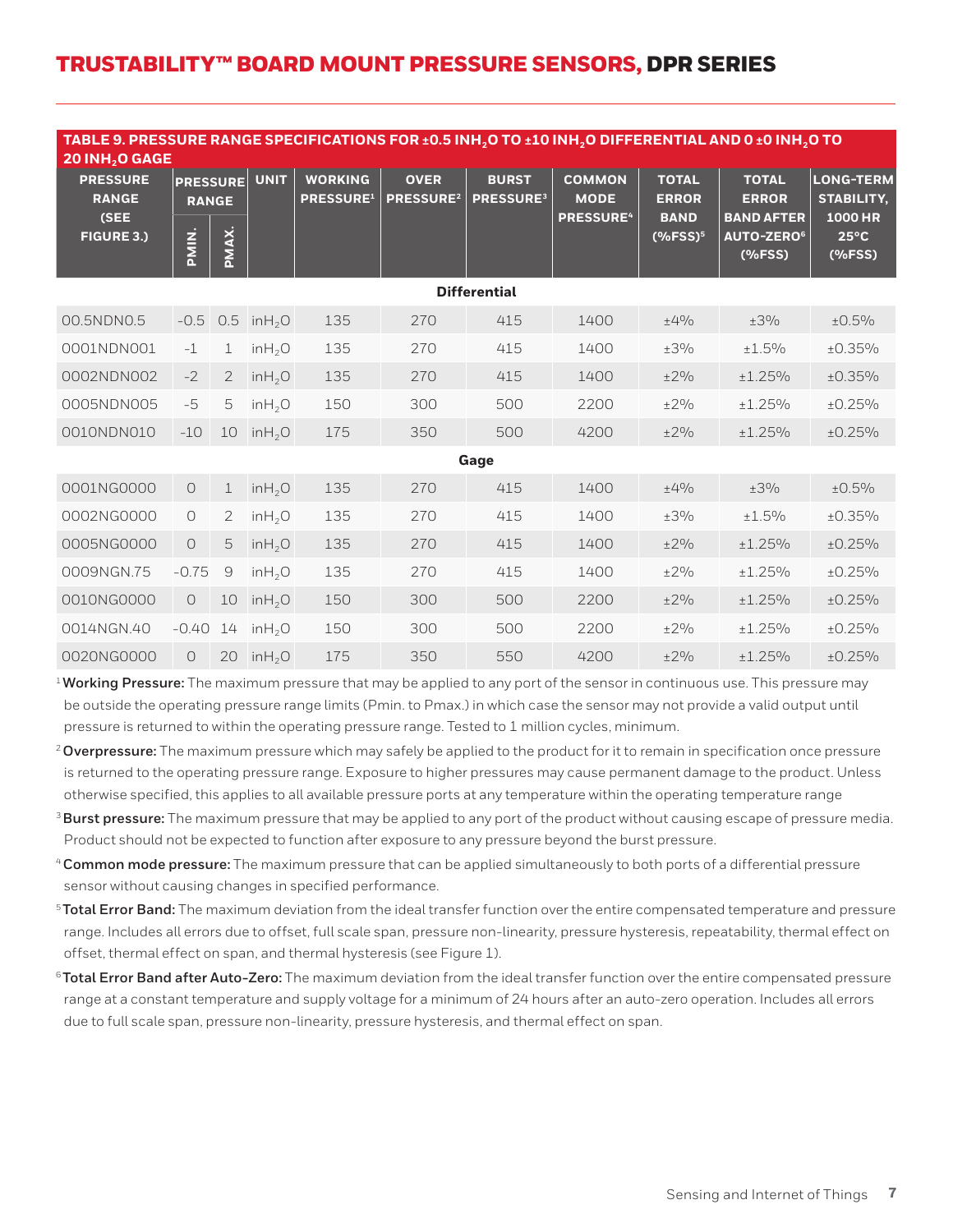#### **FIGURE 4. NOMENCLATURE AND ORDER GUIDE**